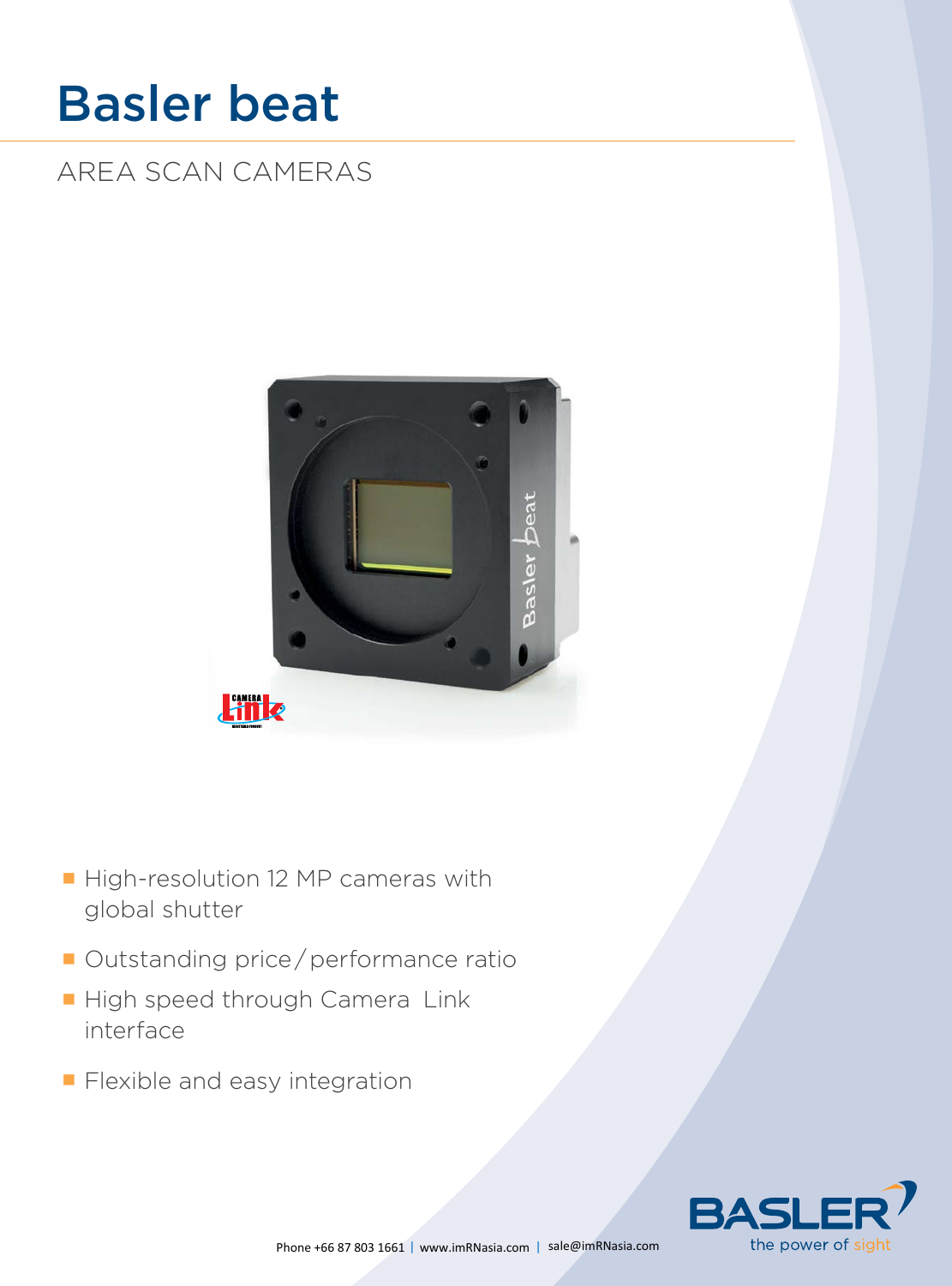### **OVERVIEW**

#### Convincing CMOS Image Quality and Proven Design

The convincing argument for this advanced camera family starts with its superior image quality even at high image capture rates and high resolutions. The Basler beat series uses the high-speed and very sensitive CMOS sensor CMV12000 by CMOSIS. It features both a mono and color model with a full resolution of 12 megapixels with progressive scan and global shutter technology. This next-generation CMOS sensor yields far better image quality than the older CMOS sensors. Its output is easily comparable to the image quality created by CCD sensors.

Beyond their high-performance sensors, Basler beat cameras incorporate other features developed over 25 years of imaging experience and camera design expertise. They offer a compact and rugged housing for safe and simple integration, and come with a range of reliable accessories. With their outstanding price/performance ratio this series is ideal for price-sensitive applications where high speed and high resolution are a must. The cameras are an ideal fit for all kinds of metrology and identification tasks. Typical applications include semiconductor and electronics manufacturing. With their high resolution, they also shine in traffic applications (ITS) such as license plate recognition, being able to cover multiple lanes with only one camera.

Basler beat cameras are compliant with industry standards such as Camera Link and GenICam. Also based on the GenICam standard, the Basler pylon Camera Software Suite operates with all models of the beat series, allowing for quick access to all features and optimal operation of the camera. Basler pylon is available for Windows and Linux and has been proven in tens of thousands of installations worldwide.

#### Your benefits include:

- Very attractive price/performance ratio
- 12 megapixels global shutter sensor
- More than 62 frames per second
- Compact and rugged housing for easy integration
- Field-proven Basler pylon Camera Software Suite
- $\blacksquare$  The widest bandwidth connection for maximum grabbing speed with Camera Link and compatibility with all common frame grabbers
- 100% quality-checked and calibrated to give you consistent performance and reliability

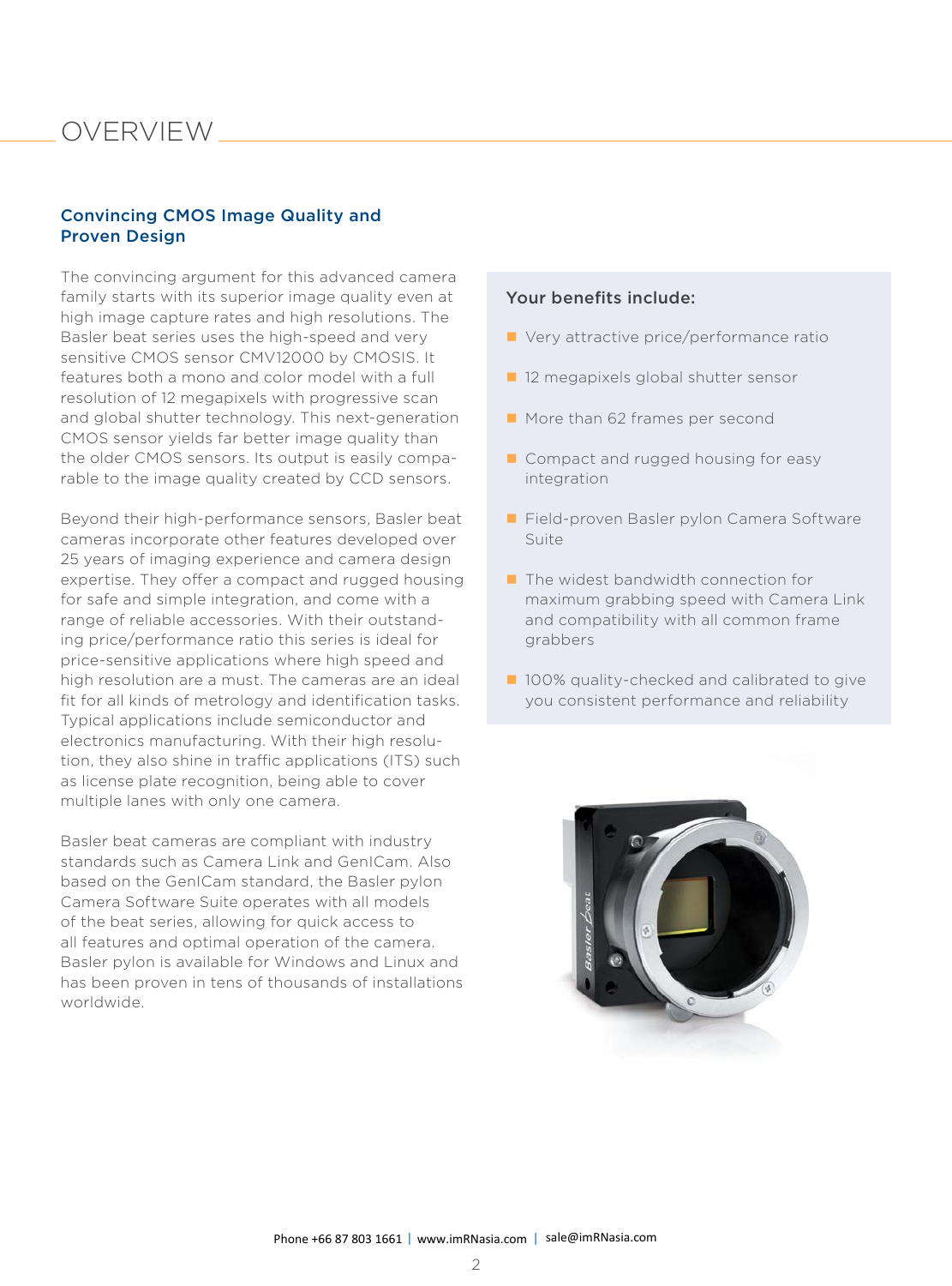# Technical DeTails

#### Specifications



| <b>Basler beat</b>           | beA4000-62km <sup>*</sup>                                            | beA4000-62kc <sup>*</sup> |
|------------------------------|----------------------------------------------------------------------|---------------------------|
| <b>Camera</b>                |                                                                      |                           |
| Resolution (H × V pixels)    | 4096×3072                                                            |                           |
| Sensor                       | CMOSIS CMV12000                                                      |                           |
| Sensor Size (optical)        | 1.75''                                                               |                           |
| Sensor Technology            | <b>CMOS</b>                                                          |                           |
| Pixel Size                   | $5.5 \,\mu m \times 5.5 \,\mu m$                                     |                           |
| Frame Rate                   | 62 fps                                                               |                           |
| Mono/Color                   | Mono/Color                                                           |                           |
| Pixel Format                 | $8/10/12$ bit                                                        |                           |
| Interface                    | Camera Link                                                          |                           |
| <b>CL Pixel Clock</b>        | 32,5:65:84,0 MHz                                                     |                           |
| CL Tap Geometry              | $2/3/8/10$ Tap                                                       |                           |
| Synchronization              | externer Trigger/Software/Free Run                                   |                           |
| <b>Exposure Control</b>      | trigger width or timed                                               |                           |
| <b>Mechanical/Electrical</b> |                                                                      |                           |
| Housing Size (L × W × H)     | 40 mm × 56 mm × 62 mm                                                |                           |
| <b>Housing Temperature</b>   | $0 °C$ to +60 $°C$                                                   |                           |
| Lens Mount                   | F, M42x1, M42x0,75, M58x1 Mount                                      |                           |
| Digital I/O                  | via camera control signals (max. 5)                                  |                           |
| Power Requirements           | 12-24 VDC (+-5%)                                                     |                           |
| Power Consumption (typical)  | ca. 6 W                                                              |                           |
| Weight (typical)             | 210g                                                                 |                           |
| Conformity                   | CE, RoHS, GenICam, IP30, FCC, Camera Link                            |                           |
| <b>Software Environment</b>  |                                                                      |                           |
| Driver                       | Basler pylon Camera Software Suite or 3rd party Camera Link Software |                           |
| API for Configuration        | Register API for C and VB6 or Basler pylon C++ API                   |                           |
| Conformity                   | Camera Link GenICam                                                  |                           |

#### Dimensions (in mm)

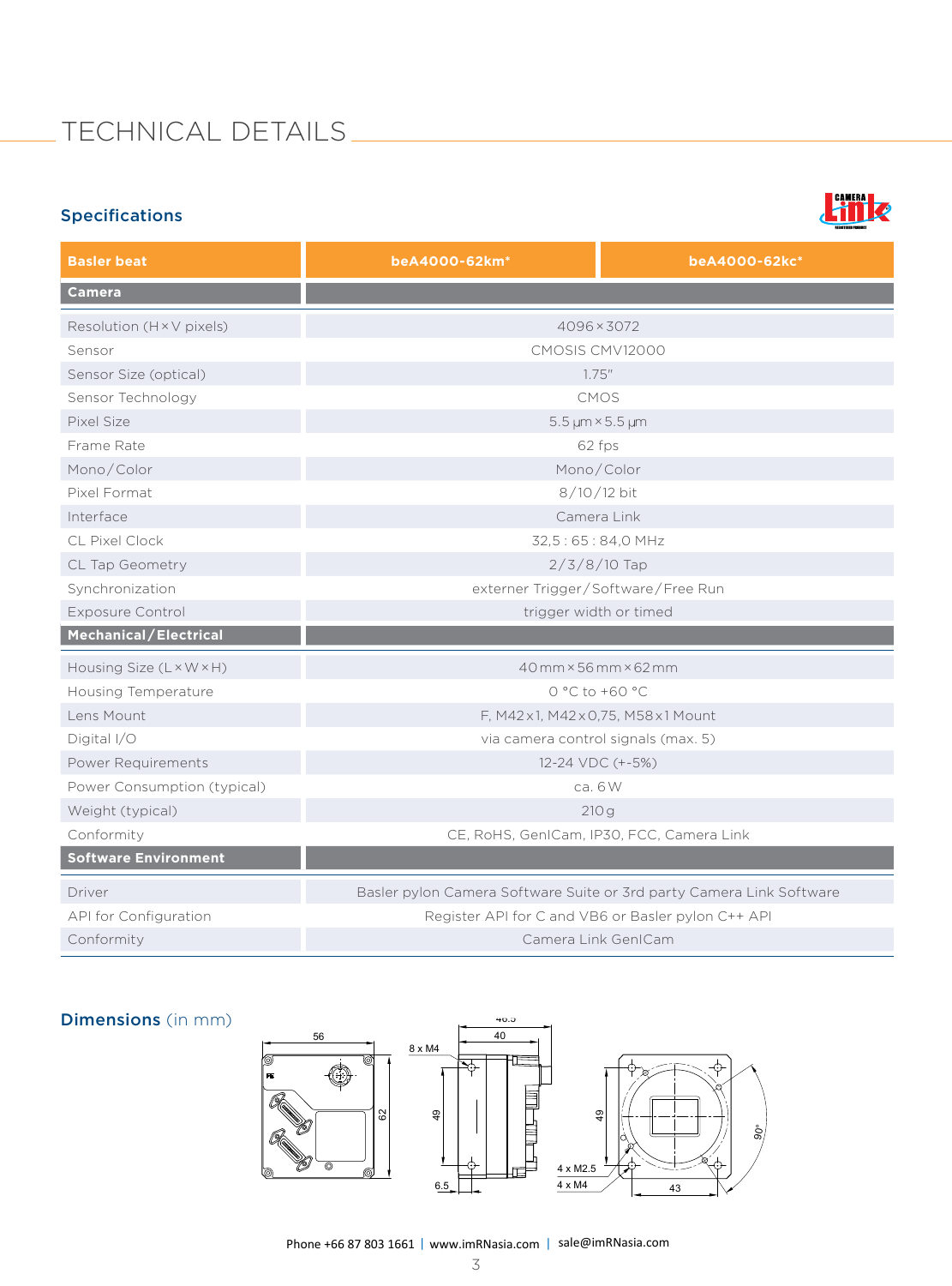### Software

#### Basler pylon Camera Software Suite

The pylon Camera Software Suite operates with all Basler line scan and area scan cameras - no matter what interface they use. It offers stable, reliable and flexible data exchange between Basler cameras and PCs, at a very low CPU load.



The architecture of the pylon Camera Software Suite is based on GenICam Technology, which offers you easy access to the newest camera models and the latest features. Changes to an existing camera device in your application essentially become a plug-and-play process.

An easy-to-use set of tools lets you configure the camera's interface. Use the **pylon Viewer** to set camera parameters, to capture and display images, and to evaluate the camera.

The pylon **USB3 Vision Driver** fully supports the USB3 Vision standard. It allows Basler USB 3.0 cameras to use the full speed and bandwidth of USB 3.0 for image transmission while reducing resource load and using off-the-shelf hardware components.

The pylon **GigE Vision Performance Driver** quickly separates incoming packets carrying image data from other traffic on the network and makes the data available for use by your vision application while requiring the lowest CPU resources. This driver can only be used with network cards that include specific Intel chipsets. The pylon **GigE Vision Filter Driver**  supports all kinds of hardware, common GigE network cards, and GigE ports on your motherboard as well.

The pylon **IEEE 1394b Driver** gives you access to a well-established interface technology, and the pylon **Camera Link Configuration Driver** offers comfortable access to all camera parameters of Basler's latest Camera Link families ace, aviator, and racer.

The pylon Camera Software Suite also contains a powerful SDK that supports any type of application development. The pylon package contains the following main modules. Each one can be individually selected/ unselected during the installation process, preventing the installation of unneeded modules on your system:

- **USB3 Vision Driver**
- GigE Vision Filter Driver
- GigE Vision Performance Driver
- **IEEE 1394 Driver**
- Camera Link Serial Communication Driver
- pylon Viewer
- SDK for all cameras; C, C++, .NET (C#, VB.NET, ...), and VB6 (the 'pylon for Linux' version only supports the GigE and USB 3.0 interface via a C++ API)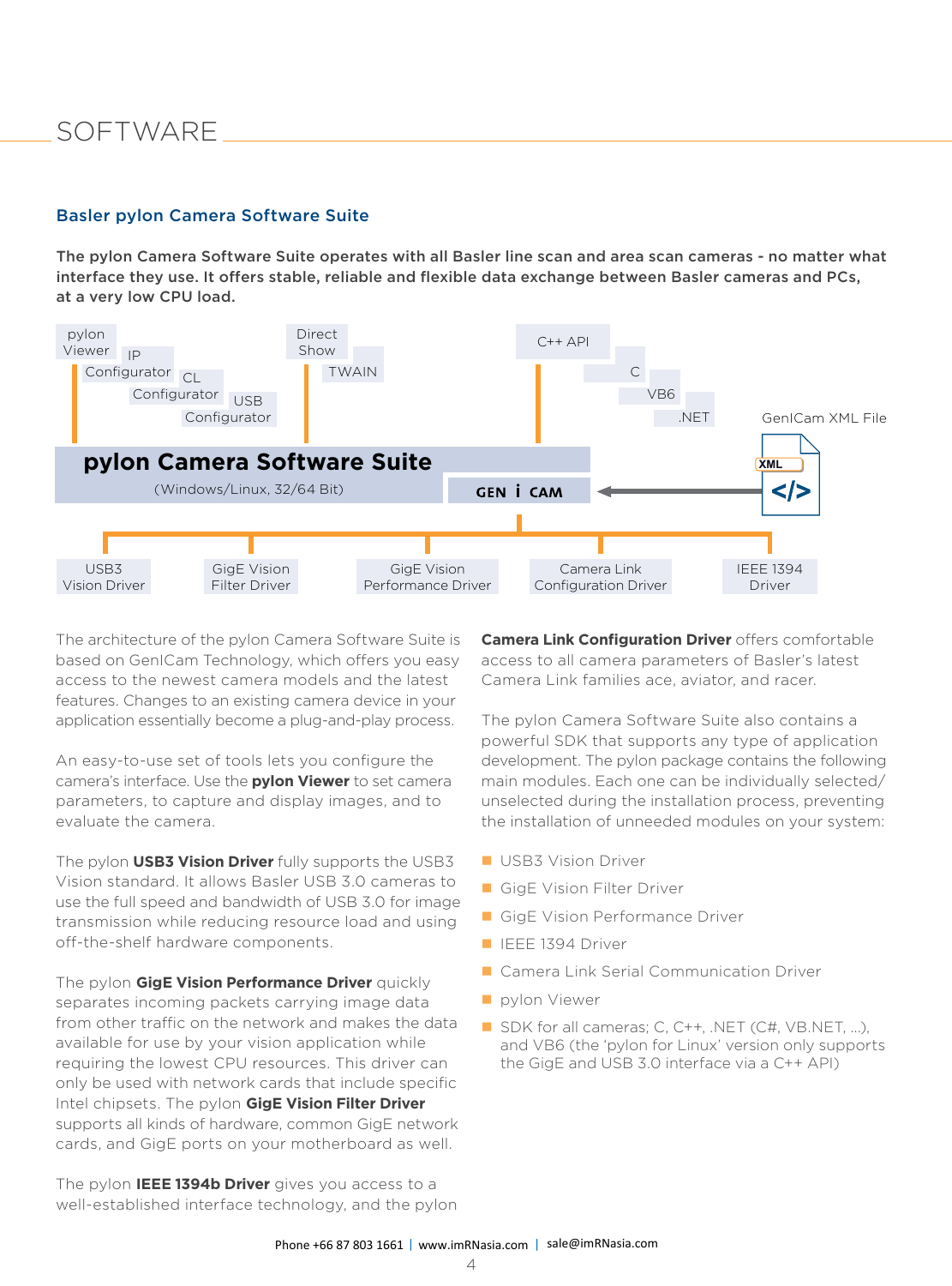### Technical DeTails

#### Camera Link

Camera Link is an extremely robust and powerful interface designed for industrial cameras in all performance categories. The bandwidth available with Camera Link can accommodate very small cameras with the size of a sugar cube as well as cameras with several megapixel resolution and often several hundred frames per second speed. Camera Link is currently the recommended standard interface for data rates from 100 MB/s to about 800 MB/s.

Because Camera Link was specifically designed for use with industrial cameras, it can handle large amounts of data easily and securely. All components in a Camera Link solution must meet the Camera Link standard.

Some of the advantages of the Camera Link interface as implemented in Basler cameras are:

- Standardized camera/frame grabber integration with defined connectors, cables, data format, and control signals
- Standardized cables users can take advantage of competitive pricing
- Easy handling of all current image data transmission requirements thanks to high data rate capability

#### How Does Basler Measure and Define Image Quality?



**Liff**o

Basler is leading the effort to standardize image quality and sensitivity measurement for cameras and sensors. We are giving the EMVA 1288 standard our strongest support because it describes a unified method to measure, compute, and present the specification parameters for cameras and image sensors. Our cameras are characterized and measured in 100% compliance with the EMVA 1288 standard. Measurement reports can be downloaded from our website.

#### How Does Basler Ensure Superior Quality and Reliable High Performance?

Our approach to quality assurance is rigorous: we continually audit all facets of our business to guarantee performance, increase efficiency and reduce costs for our customers. We are compliant with all major quality standards including ISO 9001, CE, RoHS, and more. To ensure consistently high product quality, we employ several quality inspection procedures during manufacturing.

Every Basler camera is subjected to exhaustive optical and mechanical tests before leaving the factory. We have developed a unique combination of optics, hardware, and software tools that can quickly and efficiently calibrate a camera and measure its performance against a set of standard performance criteria. Regardless of what technology or camera model you choose you can be assured of consistent performance.

#### 3-Year Warranty

Basler offers a 3-year warranty for our cameras. We make this unprecedented promise because we have unparalleled confidence in our products. We continually reinvest in research, development and superior manufacturing capabilities so that our customers can fully rely on the products we manufacture.